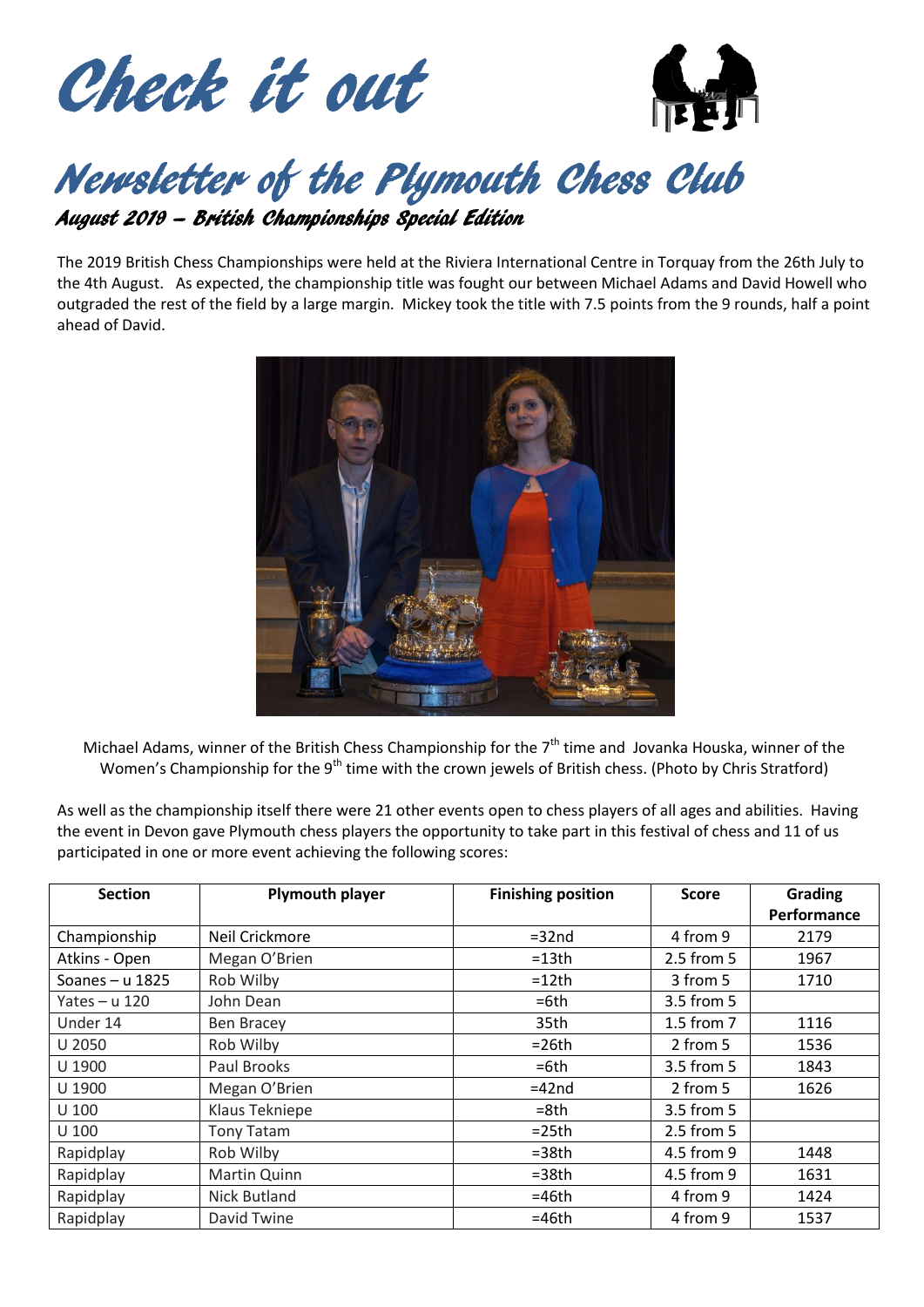I think there are three performances particularly worthy of note. To score 4 out of 9 in the Championship would be a good performance under any circumstances. However Neil hadn't played an over-the-board game for over a year and only found he had a place a week before the event. He was probably the least prepared competitor! Which I think makes his score an excellent achievement.

For a 156 graded player to enter an Open is very brave but Megan's 2.5 from 5 in the weekend Open showed she wasn't out of her depth. She scored wins against opponents graded 179 and 174 and drew with an FM – fantastic results.

Finally, despite being relatively new to competitive chess Ben Bracey took on the best in his age group by entering the under 14 championship and his 1.5 from 7 was a very respectable result. Well done.

Below you will find the personal reflections on Torquay 2019 of Neil and Tony. However I thought I would leave you with a nice tactic by Michael Adams which I enjoyed. On the second day of the championship I was flicking through the games on-line when I came upon this game between Mickey and John Pigott.



Here Mickey played 11.Nc6! My immediate reaction was to assume there was a glitch in the reception on my PC and that there was actually a knight on c6 being taken. Of course I then spotted the hanging bishop. The game continued.

11.... Qc7 12.Qxd6 Qxd6 13.Bxd6 bxc6 14.0–0–0



Black's queenside pawns are isolated, White has the bishop pair and a massive lead in development and won 12 moves later.

Martin Quinn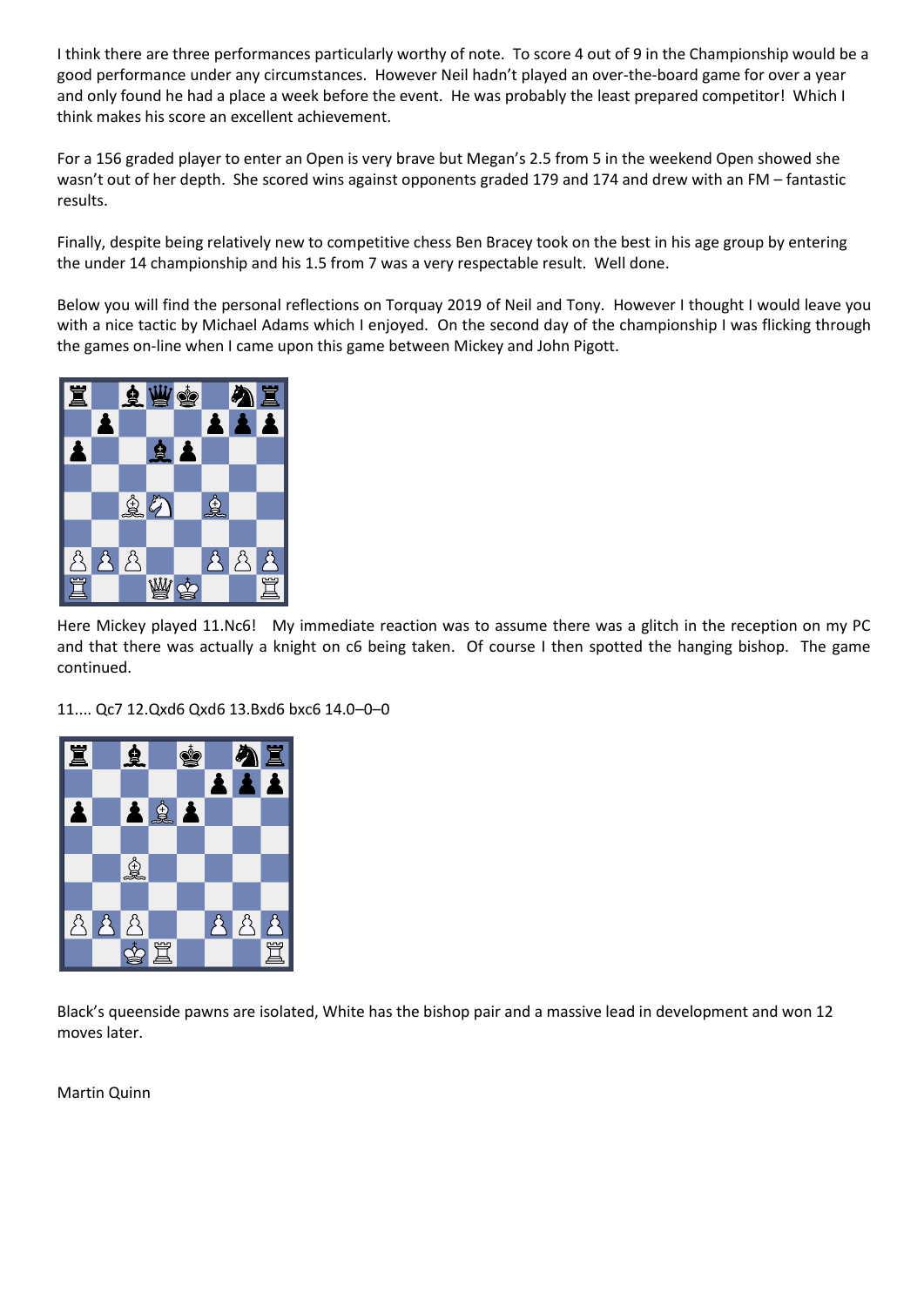### **My British Championship experience – report by Neil Crickmore**

A week before the Championships, I received an offer of a Wildcard entry. Having not played in a tournament for two years and almost a decade before that, I was a bit reluctant. But then I remembered from a few years ago that there are always about 30 players below 2100 (ECF 187). Even rusty, I'd pick up a few points hopefully…

Having accepted the offer, I scrolled down the entrants to see just 7 players below FIDE 2100! Eh? What's going on? Ignoring the bottom seed, the other six had an average ECF of 191 and an average age of just 18. To have even bothered calculating that, showed the level of panic I was in. I looked back over recent years to see if anyone had ever got zero. They hadn't.

So, to prepare. I was boosted by the fact I only had 6 games on the internet and Chessbase since 2008, making preparation against me tricky. I didn't even know what **I** was going to play so they had no hope of knowing. Rather than learning a complete repertoire in 5 days, I decided to find my opponent's opening lines each morning, pick one and learn it. What could go wrong?

So I arrive in Torquay a week later, having "prepared" with 200 games of internet blitz and raring to go. The **1 st round** draw went live Friday night and its Richard Pert IM graded 238. Do I spend the evening preparing or have another pint, play the French, and see how it goes? I opted for the latter.

To everyone's surprise (me, most of all) I drew. **½/1**

Hey, this chess thing's easy. **Round two** and it's Malcolm Pein IM. He's "only" 217, perhaps I've got a chance. I prepare an in vogue line against his Grunfeld, he reacts in a non-standard manner, I don't know what I'm doing and after being outplayed and then fighting back a few times, his technical superiority eventually tells and it's **½/2**.

**Round 3** and it's an 18 year old, Callum Brewer graded 200. I play the most toothless accelerated dragon ever seen and then decided to drum up some play with 14…Na5?



To which he slams down 15. Bc7! and I drop the d-pawn because of my errant horse on a5. But I do have the two bishops. I get a bit of play and he offers me a draw in time trouble, which I gratefully accept. **1/3**.

So it's to **Round four** and I'm drawn against S. Modi, graded 207 and born in the year when Ronaldo joined Man Utd. But has he ever faced the super-aggressive Four Pawns Attack against his King's Indian? It turned out he had. My position was a bit worse and I didn't help matters which I serve by way of a chess problem.

White to play and lose:



Did you spot it?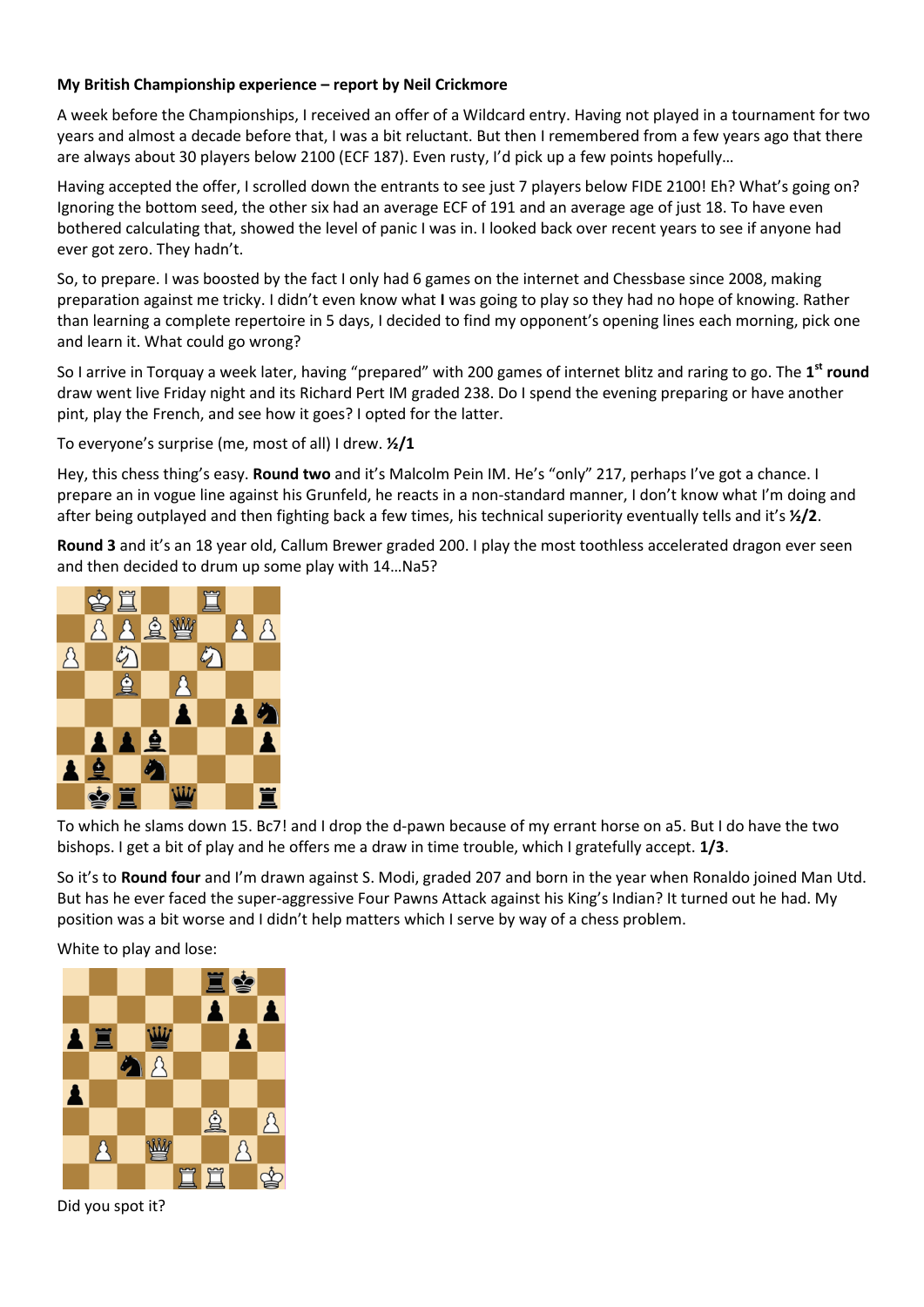29. Rc1 allowing 29…Nb3. Dear oh dear. I might've contacted the arbiters stating that my opponent looked at me as if I were in the wrong tournament and forked my queen and rook **before** writing my move down thereby breaking FIDE rule 27/8cii or something but that would have been grabbing at straws. 1**/4**.

Oh dear, this isn't going quite so well. At least I'll get an easy draw now…I look in the evening… Thomas Villiers graded 206! Dear Lord, give me a break. I'm beginning to wish I'd played in the Over 50s. After a complicated (more fiery) accelerated dragon we reach this position where I am clearly a bit worse:



I'd earlier sacrificed a pawn on g5 for a checkmate (which didn't work) and clearly thinking I'd let another pawn drop by accident, he played 34. Qxb7?? .To my great surprise when I checked it again around 4 times, this one actually worked and after 34…Rd2ch 35. Kh3 (both 35. Kh1 Qe1ch and 35. Kg1 Qe3ch get mated) Qf5ch 36. g4 Qf4 it's curtains. **2/5**.

**Round 6** and I'm white against Patryk Krzyzanowski graded 196. I played well. Black is clearly in trouble but how to convert the win?



I was pleased to find the manoeuvre N-e2-g3-h5 and Rf4-g4ch whilst black was busy getting his pieces out. **3/6**.

There was an incident in this round when Lorin D'Costa IM forgetfully picked up his bag (with his money inside) to get a cup of tea. The bag was later found to also have his phone inside it– a warning to us all – the poor chap was defaulted, in a better position.

So off to **Round 7** and I'm black against William Claridge-Hansen graded 222. To my good fortune, we went straight down the theory I'd learnt from scratch in the morning and after a bit of shuffling about (which not even I couldn't mess up), a draw was agreed. **3½/7**.

**Round 8** and it's Adam Ashton FM graded 224. A Catalan was coming, something I kind of understand so no need to prepare too much...But we reach this position after 5…a6!?

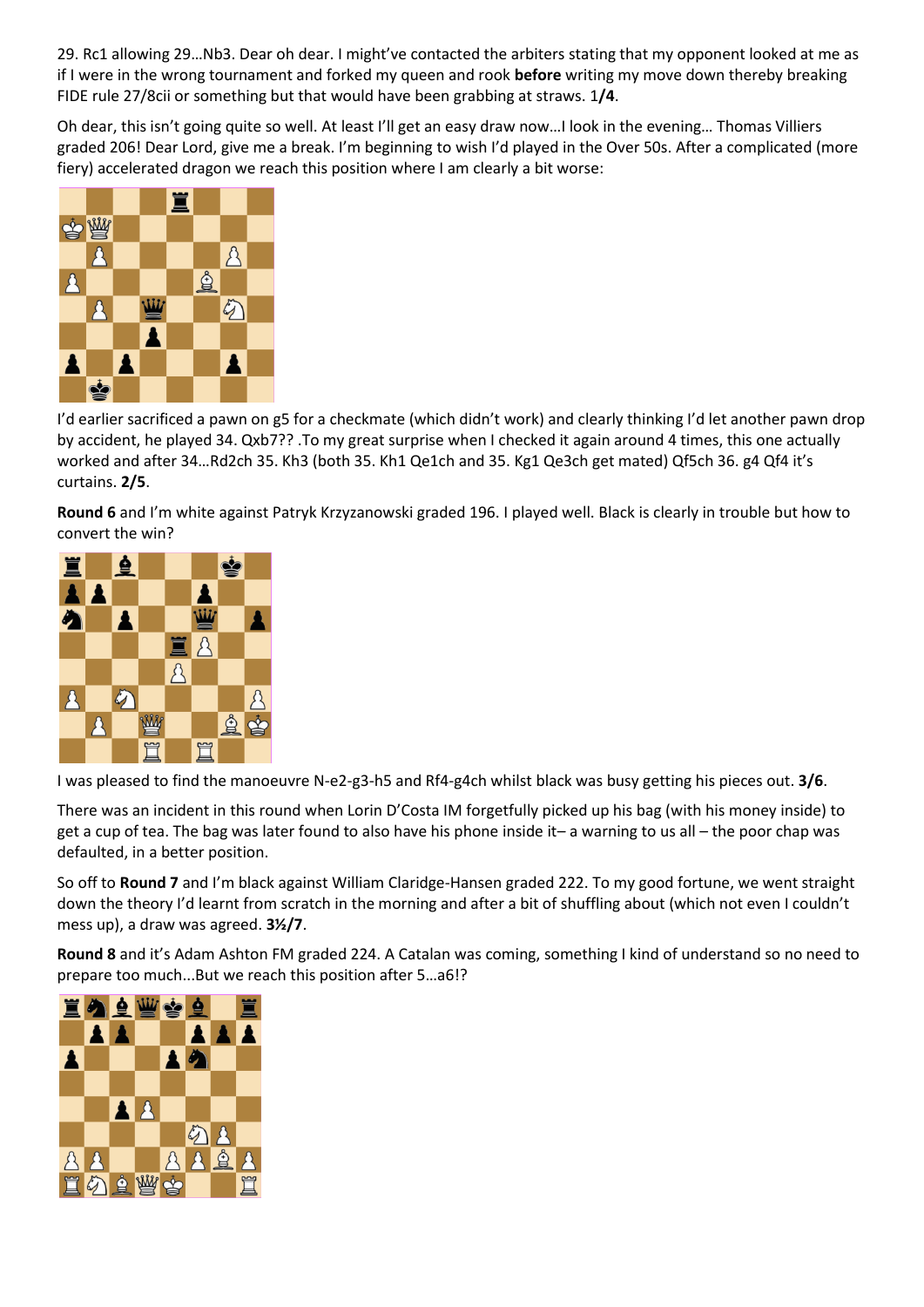So on 3½/7, playing in the British Championships, after 5 moves with white in my favourite opening, I don't know what to do! I decide that if you're worried about never getting the c4 pawn back, don't play the Catalan and I played 6. 0-0. It turns out that everybody plays 6.Ne5. Whoops. Indeed, I never got the pawn back…**3½/8**.

So we enter **Round 9** and I need a win for 50%. I'm playing Steven Jones graded 205 and in an opening I've never been in before.



Who in this position wouldn't play the obvious 10…Re8? Instead, I decided to unleash the theoretical novelty 10…exd4? thinking 11.cxd4 d5! equalising immediately. That bit is true. Only as I got up from the board did I see 11.Bf4! forcing the grubby 11…Ne8. Thinking "At least I'll be home for the Charity Shield", a few moves later I respond to 21. e5 with 21…Nc7?



We both thought this was clever as after 22. exd6, Nd5 gets the pawn back. Both of us however missed 23.e6! - the temporary exchange sack leaving white on top. After a few more inaccuracies on both sides, a long game petered out to a draw and I missed the start of the football. **4/9**.

All in all, a tremendous experience which I'll never forget. A lot of cobwebs have gone, but most clearly, not all. My 4 games with white averaged ECF 186 and my 5 unbeaten with black ECF 224 giving an overall ECF of 207. So it's fairly obvious where work needs to be done.

Michael Adams is again British Champion with 7½/9 with a lovely exchange sacrifice in the final round. The conditions of play at the Riviera Centre, Torquay were outstanding and the arbiters were brilliant, but very strict. It's all so serious nowadays!

Would I play again, given the opportunity? Most certainly yes. Will I get another chance? I can't imagine the organisers rushing to offer to pay my hotel expenses…

## **The best of both worlds at the British – report by Tony Tatam**

It was great to be asked back on to the Control Team following my absence due to illness. I started by controlling the weekend event which had an excellent turnout of nearly 170 players spread over three sections, The Atkins, Soanes and Yates. This was the second time I had controlled the weekenders, the first being back in 2013 in Torquay. Now, déjà vu, here I was again, six years later at the same venue. I was given full control over the event and did the pairings, published results online, allocated the prize money to each section and compiled the winner's prize list at the end. Igor Doklestich, an arbiter based in Bristol, assisted me over the weekend. The event went very smoothly, despite us moving around and using three different playing rooms. Unlike the Championship, there were no mobile phone incidents as announcing the mobile phone rule before each round always pays off. Overall it was a most enjoyable weekend and the only arbiting issues that Igor and I had to deal with were illegal moves.